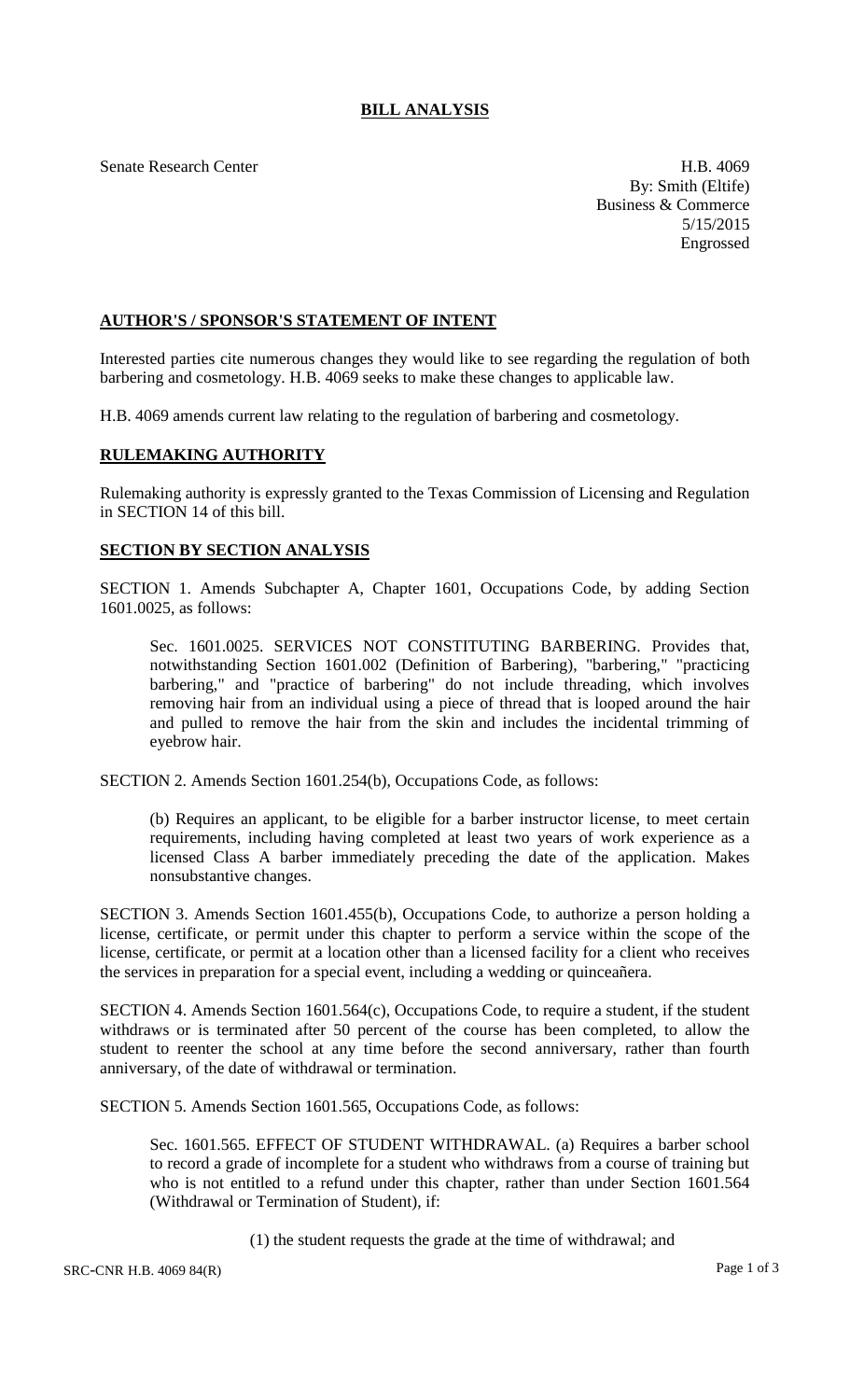(2) the withdrawal is for an appropriate reason unrelated to the student's academic status.

(b) Authorizes a student who receives a grade of incomplete to reenroll in the course of training before the second anniversary, rather than fourth anniversary, of the date the student withdraws and to complete the subjects without paying additional tuition.

SECTION 6. Amends Section 1602.002(a), Occupations Code, to redefine "cosmetology" in this chapter.

SECTION 7. Amends Subchapter A, Chapter 1602, Occupations Code, by adding Section 1602.0025, as follows:

Sec. 1602.0025. SERVICES NOT CONSTITUTING COSMETOLOGY. Provides that, notwithstanding Section 1602.002(a), "cosmetology" does not include threading, which involves removing hair from an individual using a piece of thread that is looped around the hair and pulled to remove the hair from the skin and includes the incidental trimming of eyebrow hair.

SECTION 8. Amends Section 1602.051, Occupations Code, as follows:

Sec. 1602.051. BOARD; MEMBERSHIP. (a) Provides that the Advisory Board on Cosmetology consists of 11 members, rather than nine members, appointed by the presiding officer of the Texas Commission of Licensing and Regulation (TCLR), with TCLR's approval, as follows:

(1)-(4) Makes no change to these subdivisions;

(5) one member who holds a manicurist specialty license;

(6) Redesignates existing Subdivision (5) as Subdivision (6) and makes no further change to this subdivision;

(7) Redesignates existing Subdivision (6) as Subdivision (7) and makes no further change to this subdivision; and

(8) three public members, rather than two public members.

(b) Requires the associate commissioner of the Texas Education Agency responsible for career and technical education or the associate commissioner's authorized representative to serve as an ex officio member of the advisory board, rather than TCLR, without voting privileges.

SECTION 9. Amends Section 1602.055(a), Occupations Code, to provide that members of the board serve staggered six-year terms, with the terms of three or four members, as appropriate, rather than of one or two members, expiring on the same date each odd-numbered year.

SECTION 10. Amends Section 1602.261(a), Occupations Code, to authorize a person holding a manicurist/esthetician specialty license to perform only the practice of cosmetology defined in Sections 1602.002(a)(6) through (12), rather than Sections 1602.002(a)(6) through (11).

SECTION 11. Amends Section 1602.407(b), Occupations Code, as follows:

(b) Authorizes a person holding a license, certificate, or permit under this chapter to perform a service within the scope of the license, certificate, or permit at a location other than a licensed facility for a client who receives the services in preparation for a special event, including a wedding or quinceañera. Makes conforming changes.